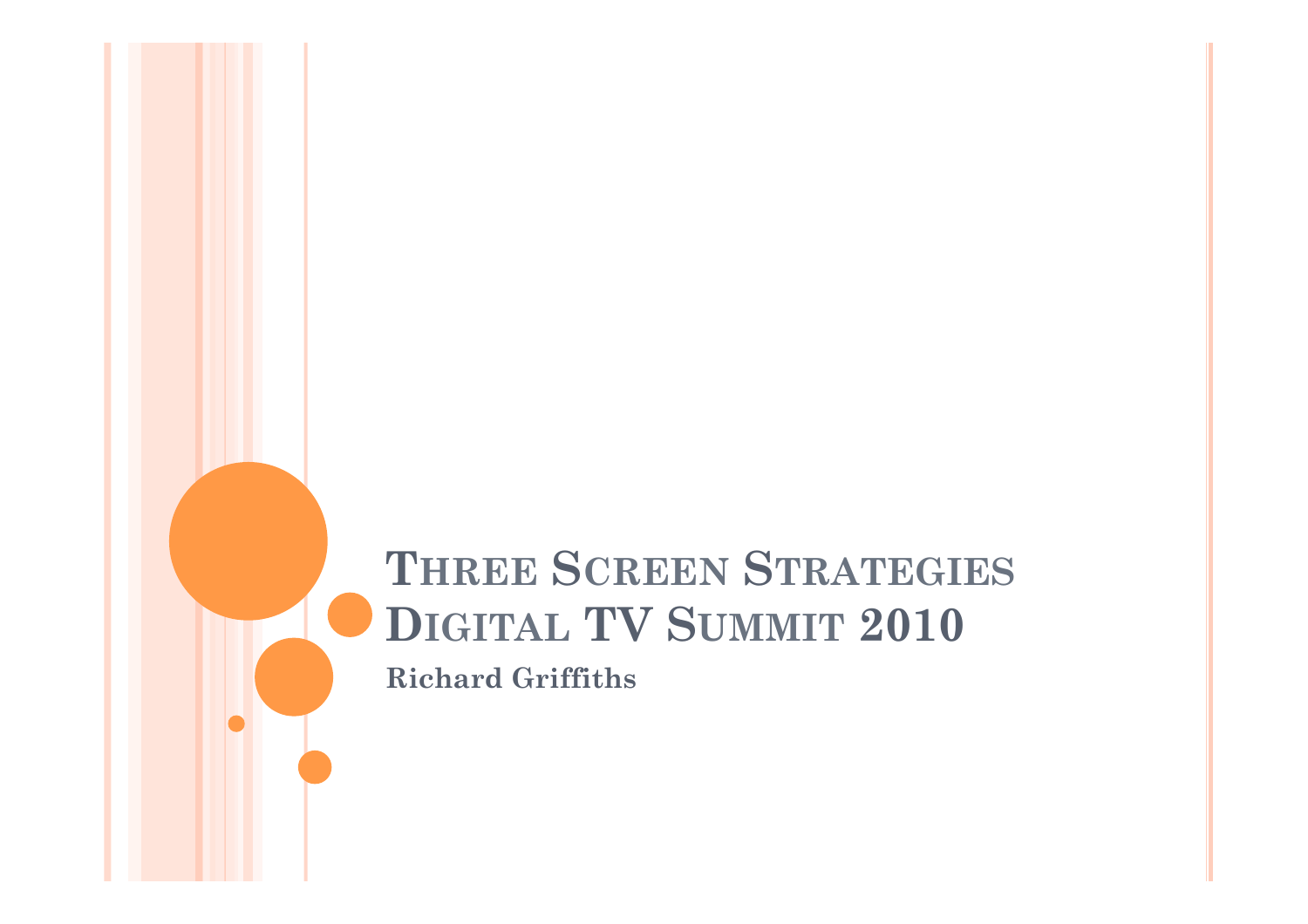## THREE SCREEN STRATEGIES

- **A short history of screens**
- **The customer value proposition**
- ¢ Detailed user story
- ¢ Challenges to executing
- **Monetising content over three screens**
- ¢ Is a three-screen strategy critical?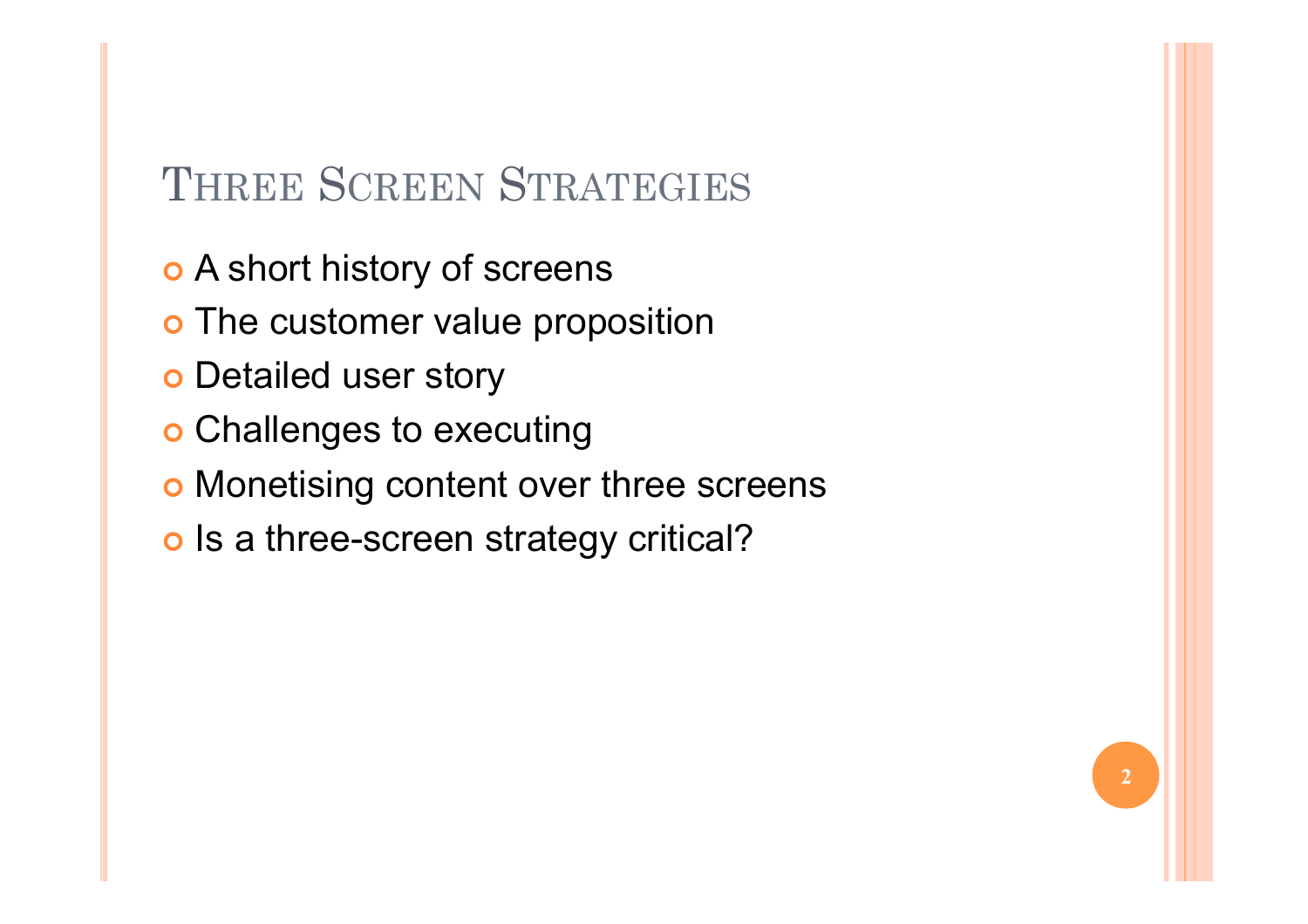## A SHORT HISTORY OF SCREENS



**BARROOM** 

**1940s: 1 Screen 1980s: 2 Screens 1990s: 3 Screens** 

**And now…** 









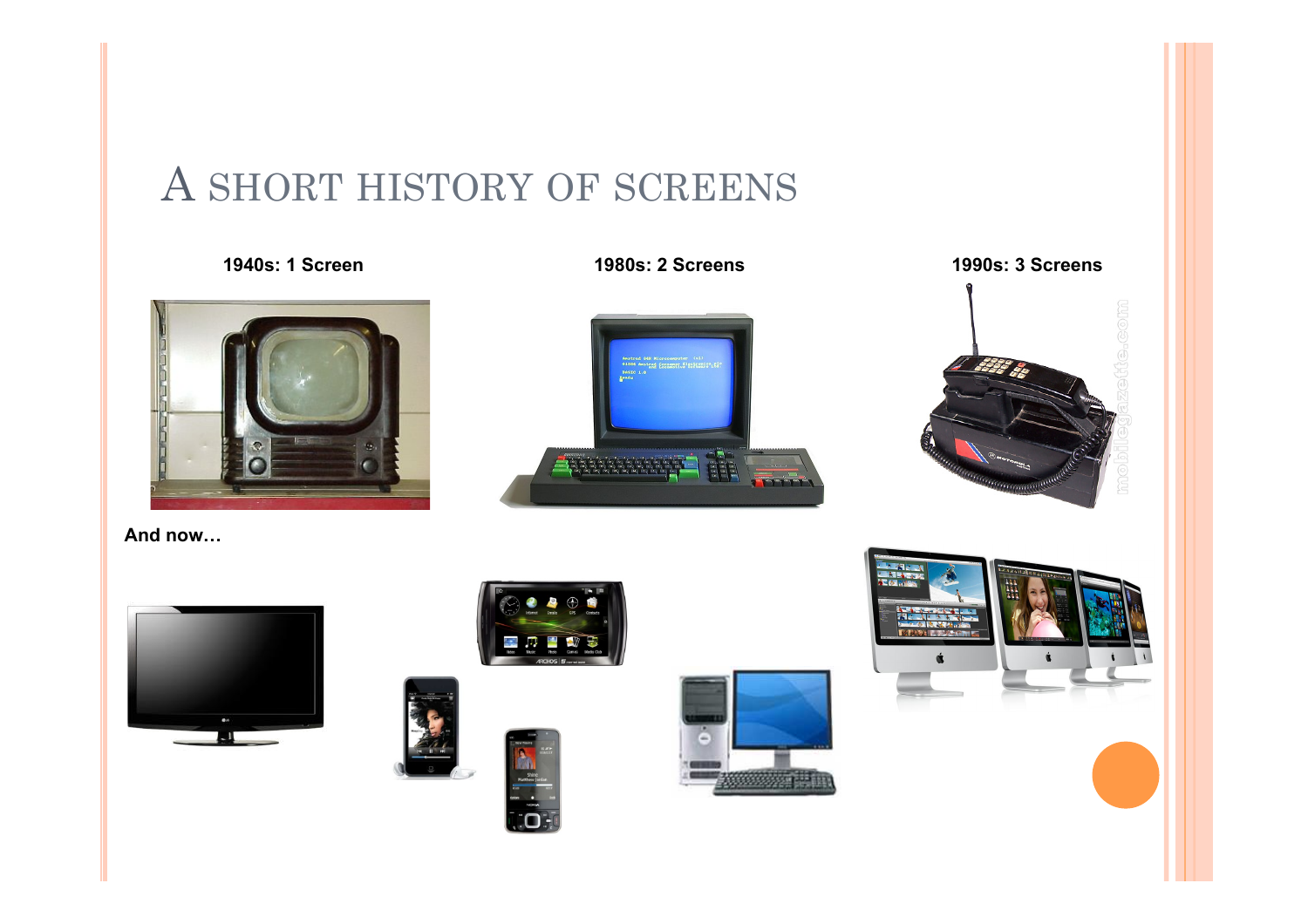#### THE CUSTOMER VALUE PROPOSITION



mobile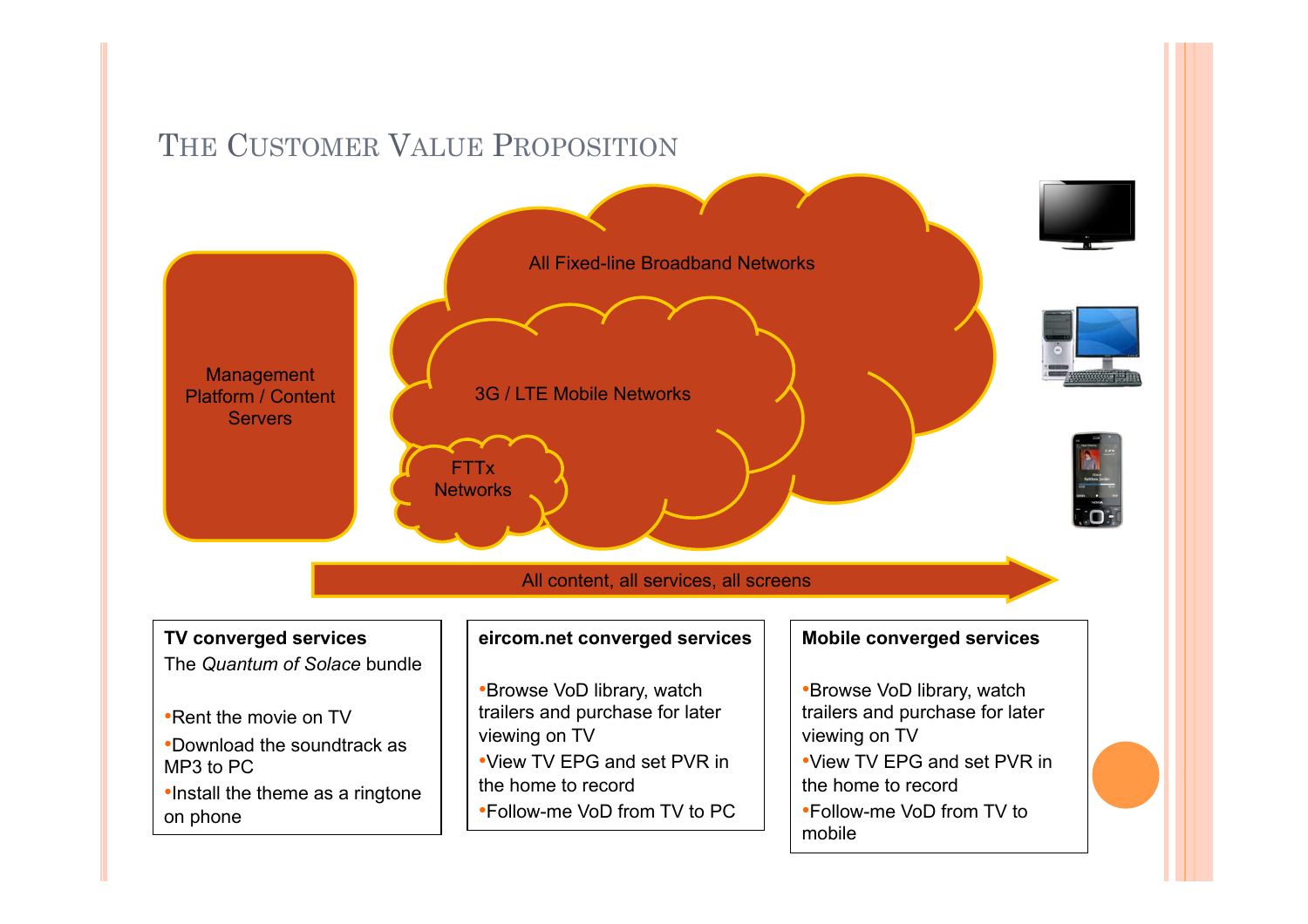### DETAILED USER STORY: FOLLOW-ME VOD



**From TV to mobile From mobile From mobile to online** 



#### **Step 1**

Late afternoon, Janet begins watching an episode of Desperate Housewives on TV in the sitting room through her telcos's on-demand TV service.

Halfway through she pauses the episode and leaves the house to pick the children up from school.

#### **Step 2**

The traffic is light so Janet arrives at school early. She parks the car and takes out her 3G mobile phone.

A few taps later, the episode of Desperate Housewives is listed in her "my rentals" list of available movies.

She clicks on the episode and it resumes at the exact point she stopped watching in her living room.

The children come out of school and she presses pause on her phone.

#### **Step 3**

After arriving home, the children sit down to watch Doctor Who their telco's on-demand TV service in the sitting room.

Janet slips into the office upstairs and clicks through to her "my rentals" list on her telco's online VoD service

She selects the episode of Desperate housewives and it resumes playing the final minutes from the exact point she stopped watching on her mobile phone.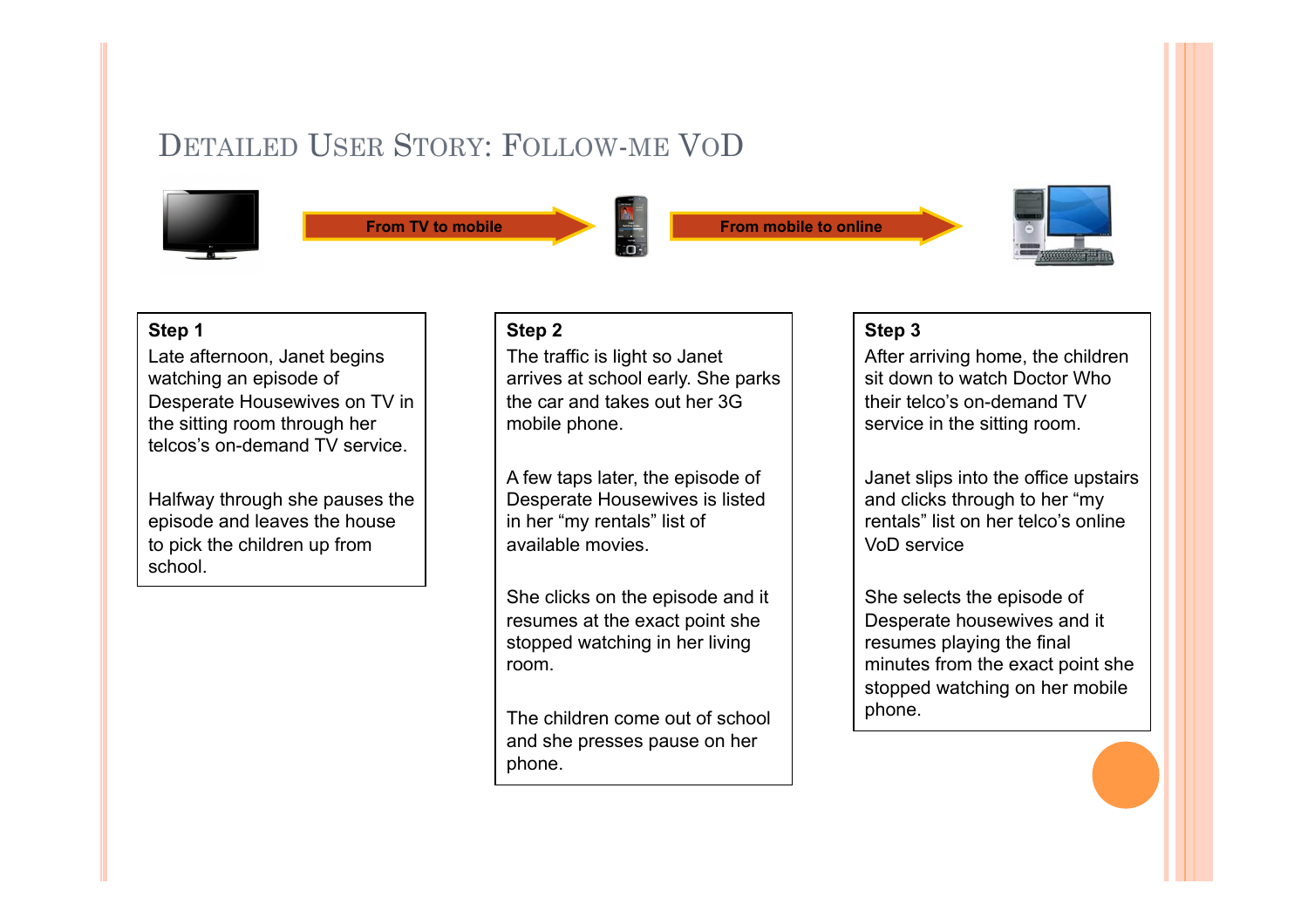

**6** 

## CHALLENGES TO EXECUTION 1

- ¢ Modern screen-agnostic Content Management System
- ¢ Modern format-agnostic video servers
- ¢ Cross-screen DRM / CA
- ¢ New contracts with rights holders
- ¢ Combined three-screen business case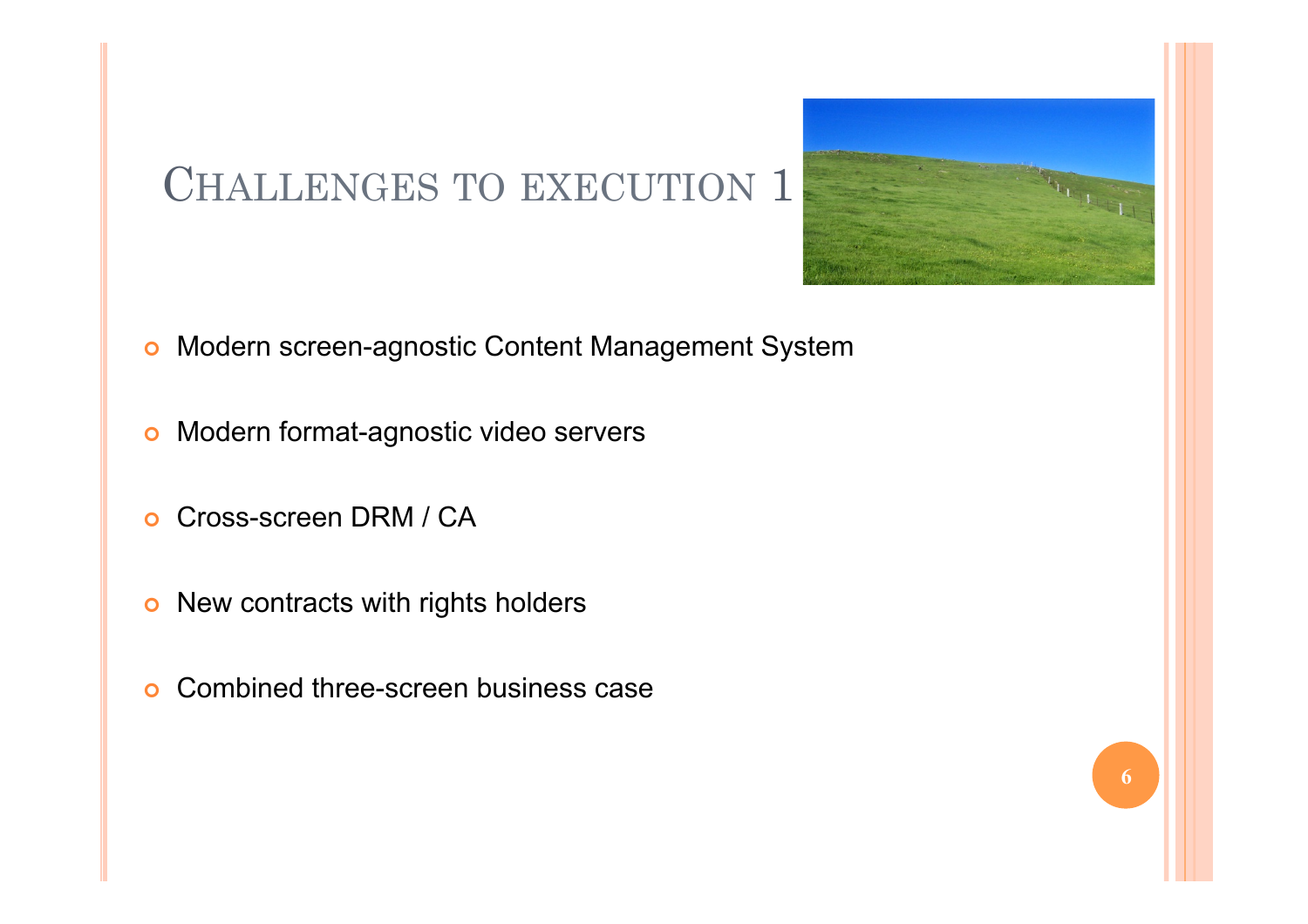# CHALLENGES TO EXECUTION 2



- ¢ Legacy CMS (probably stovepipe, closed, proprietary platforms each with vested interests in perpetuating the utilisation of legacy platforms)
- ¢ Proprietary, single-format / single protocol Video Servers
- ¢ Screen-specific DRM / CA
- ¢ Existing contracts with content rights holders that need to be extended
- ¢ Existing business case that needs revising with additional cost without much additional revenue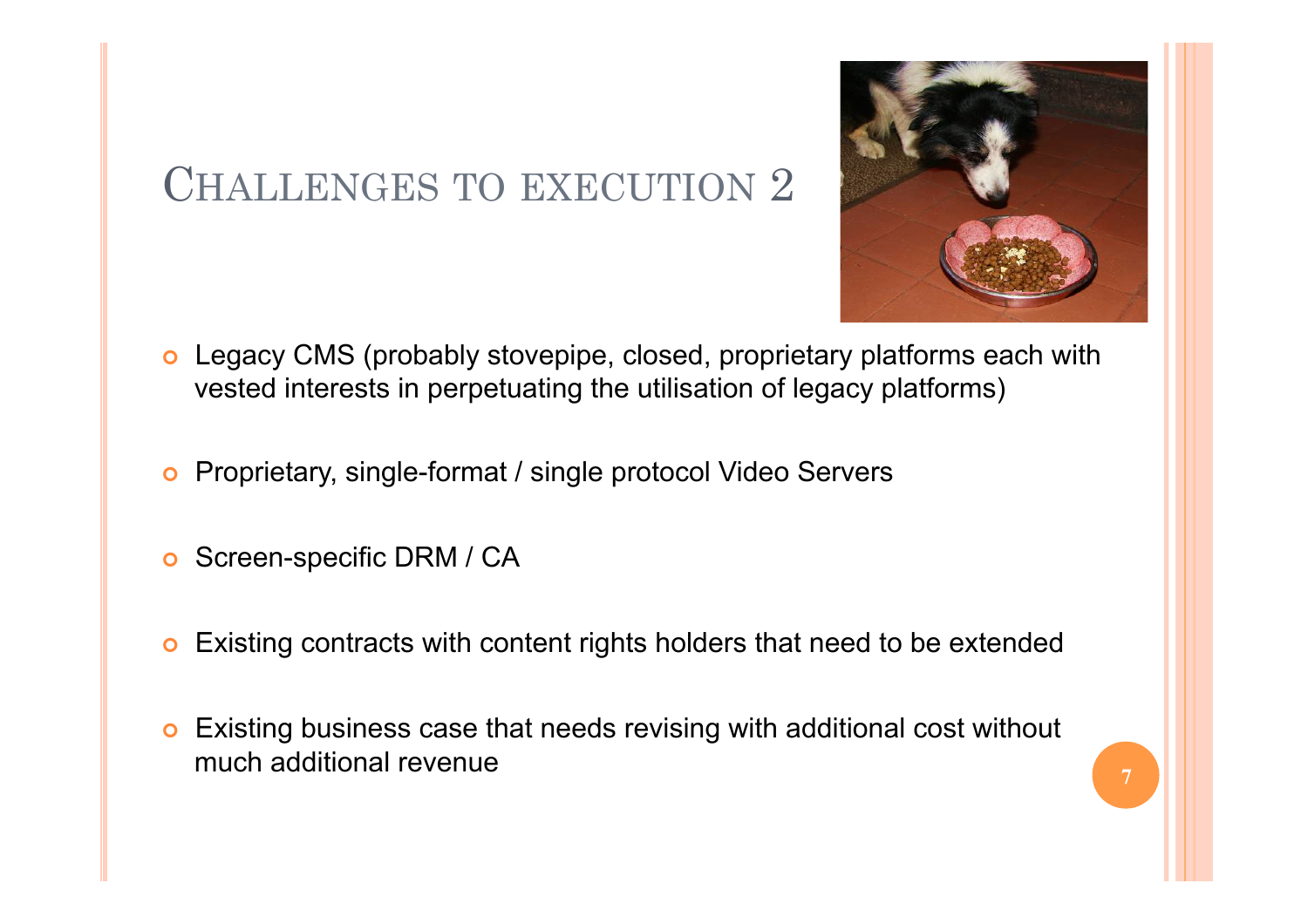## MONETISING CONTENT OVER THREE SCREENS

#### **Warning**

Adding screens can add value and undoubtedly adds cost but does not necessarily add revenue

#### **Questions**

- 1. Is the content appropriate to the screen
- 2. Do the rights cost more for a particular screen?
- 3. Would anyone pay extra to watch the content on a particular additional screen?
- How big is the audience for the content on a particular screen?

Try these questions out on movie trailers, The Six O'Clock News, Coronation Street and Transformers 2.

If the answers are favourable then it is up to the capabilities of your platform to drive the maximisation of the content rights you acquire.

This leaves only one question: Who would watch Transformers 2 in the first place?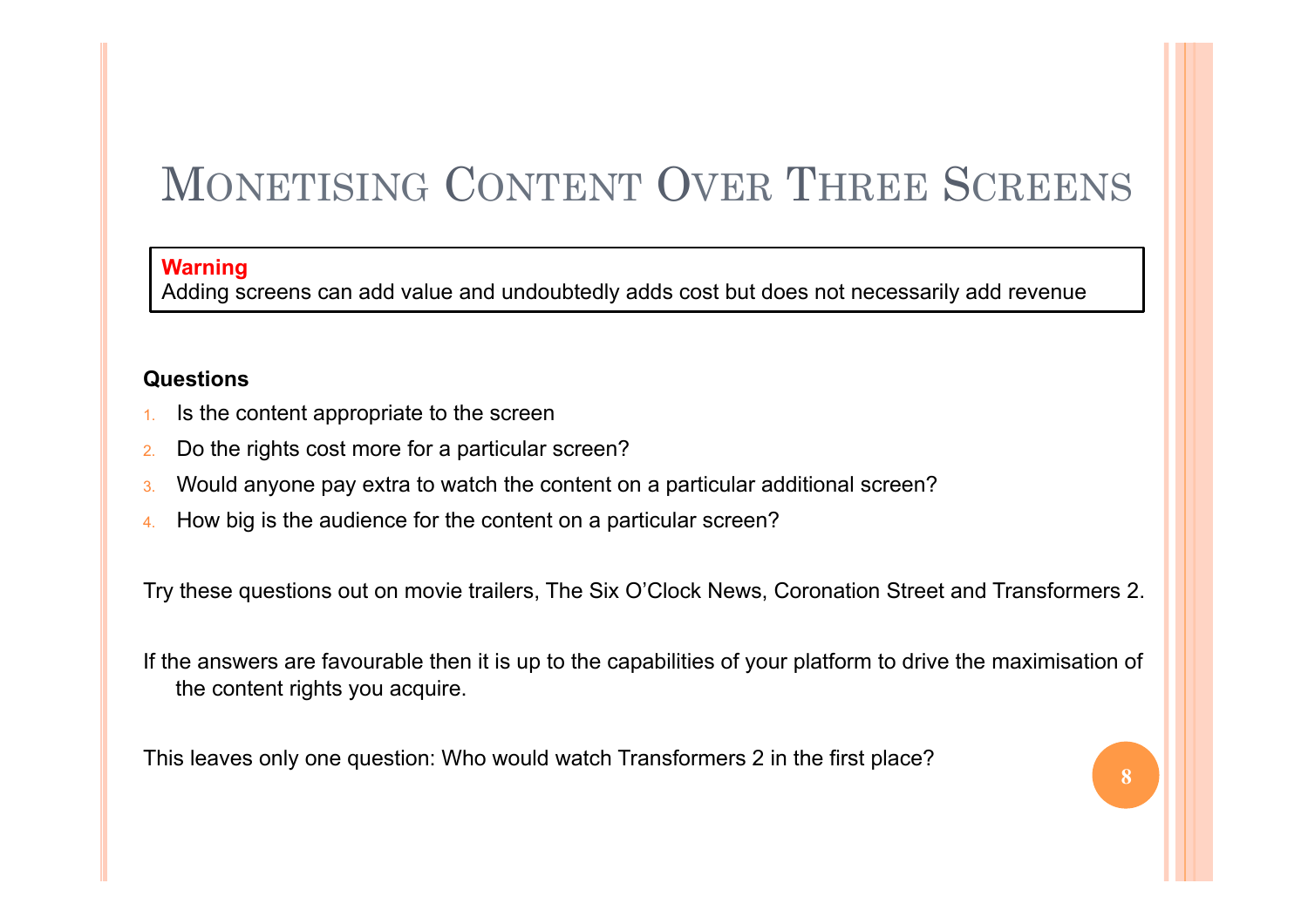## IS A THREE-SCREEN STRATEGY CRITICAL?

#### **Questions for your organisation**

- 1. What are your competitors doing in terms of functionality and content?
- 2. What are your competitors capable of?
- 3. Are you therefore doing it to compete, differentiate or make money?
- 4. Will your customers accept you delivering content to additional screens?
- 5. Do you have any existing fit-for-purpose capability that can be leveraged?
- 6. How do you get the business case through the organisation?